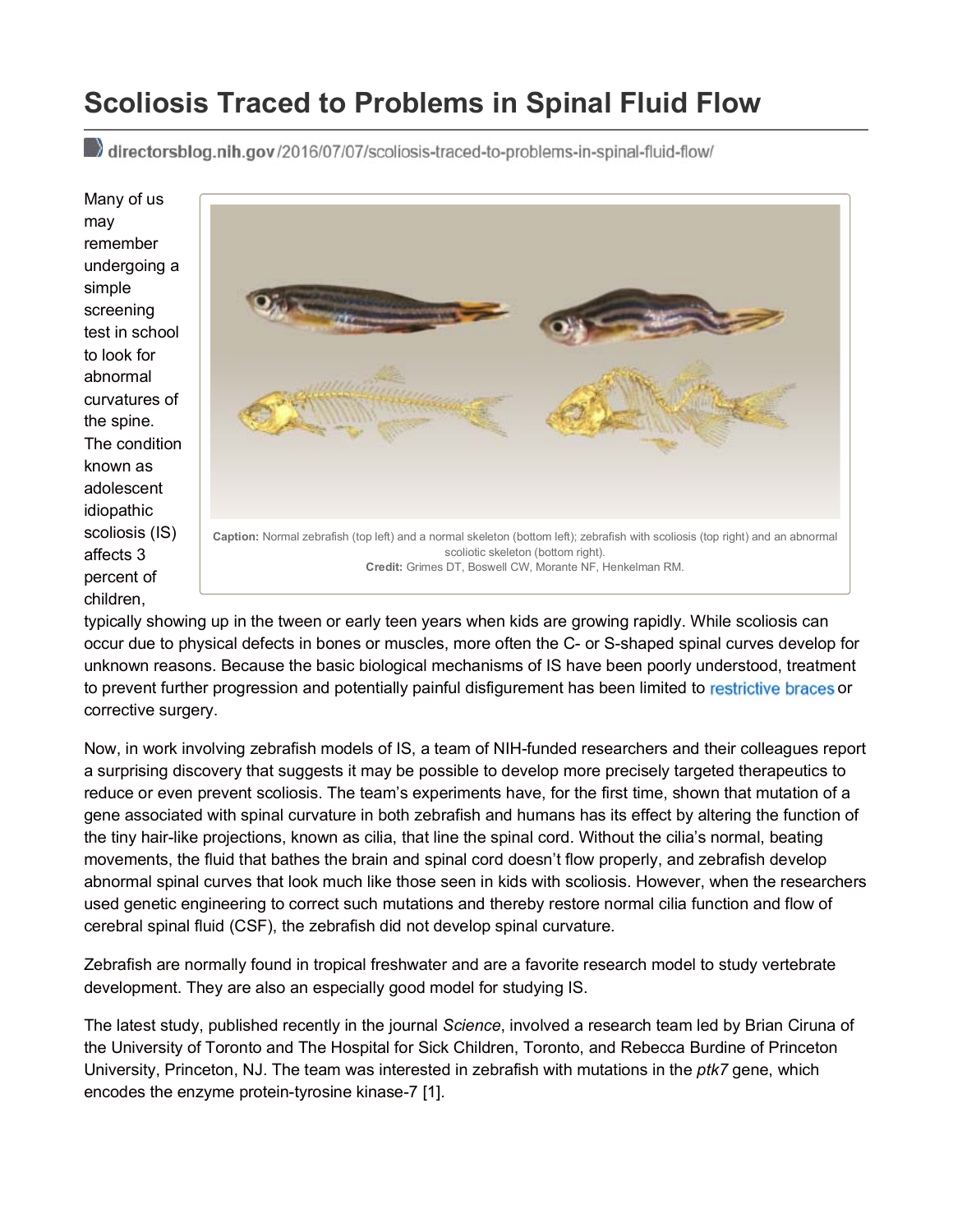Ciruna's lab had earlier shown that mutations in the *ptk7* gene could lead to spinal curvature [2]. While *ptk7* was already known to play a role in embryonic development, it wasn't clear how the gene, when altered, might lead to scoliosis in adolescence. In the latest work, the researchers examined the brains and spinal cords of the *ptk7*-mutant fish in search of clues to their earlier findings. They found something unexpected: the motile cilia normally found at the surface of the brain and lining the spinal cord were unusually sparse. Many of the cilia that were present were also positioned incorrectly.

Those mutant fish developed a curved spine and a brain-swelling condition known as hydrocephalus, which is also associated with defects in motile cilia. While the researchers did not directly measure the movement of those defective cilia, they injected tiny fluorescent beads into the fish and saw had almost no CSF flow. That finding was especially intriguing in light of reports of defective CSF flow in people with scoliosis.

To find out whether those problems in the cilia were responsible for the scoliosis, the researchers restored the normal gene function specifically in the cells that produce cilia. And indeed, with Ptk7 and motile cilia restored, the hydrocephalus and scoliosis no longer developed in the zebrafish, as CSF began to flow normally.

To provide even more evidence of a link between cilia and scoliosis, the researchers introduced other mutations in four genes known to play a role in cilia development and function. They found that zebrafish carrying any of those mutant genes also developed scoliosis.

In a clever series of experiments exploring the timing of scoliosis development, the researchers took advantage of a temperature-sensitive mutation in *c21orf59*, a gene that the Burdine lab recently showed is essential for cilia function [3]. The mutation allowed them to switch cilia's movement on and off simply by changing the temperature of the water in the zebrafish tanks. When zebrafish carrying the mutation were kept at 25° Celsius (77° Fahrenheit), the protein product of the gene functioned normally, allowing cilia to work. When those same fish were kept at a temperature of 30° Celsius (86° Fahrenheit), the mutant protein no longer folded correctly, causing cilia to malfunction.

The researchers initially raised zebrafish embryos at 25° Celsius to allow normal development. They then moved the fish to a tank set to 30° Celsius after 19, 24, 29, or 34 days, causing the flow of CSF to slow as the cilia stopped functioning normally. Those studies found that fish were susceptible to developing spinal curvatures when motile cilia stopped working properly at 19 days, a developmental stage corresponding to adolescence in humans.

Fish moved to the warmer tank just a few days later developed only mild curves. Those shifted to the warmer temperature at 34 days showed no scoliosis at all. Taken together, these findings provide evidence that scoliosis might ultimately be treated or prevented with therapeutics designed to encourage normal cilia function and CSF flow.

In the meantime, there is plenty still left to learn. It's not yet clear precisely how CSF flow influences spinal development in adolescence. The researchers suggest that the rapid growth during adolescence may increase the risk of developing asymmetries, and changes in CSF flow might allow the body to detect and correct them. When CSF doesn't flow normally, those checks and balances may break down.

Scoliosis is known to be highly prevalent in people with several health conditions associated with obstructed CSF flow. This, together with the new evidence, implies an evolutionarily conserved role for CSF in the development of the spine in fish and humans. They also suggests it would be useful to reexamine CSF flow in children with scoliosis. More broadly, these new findings show once again the value of animal models for learning about human disease.